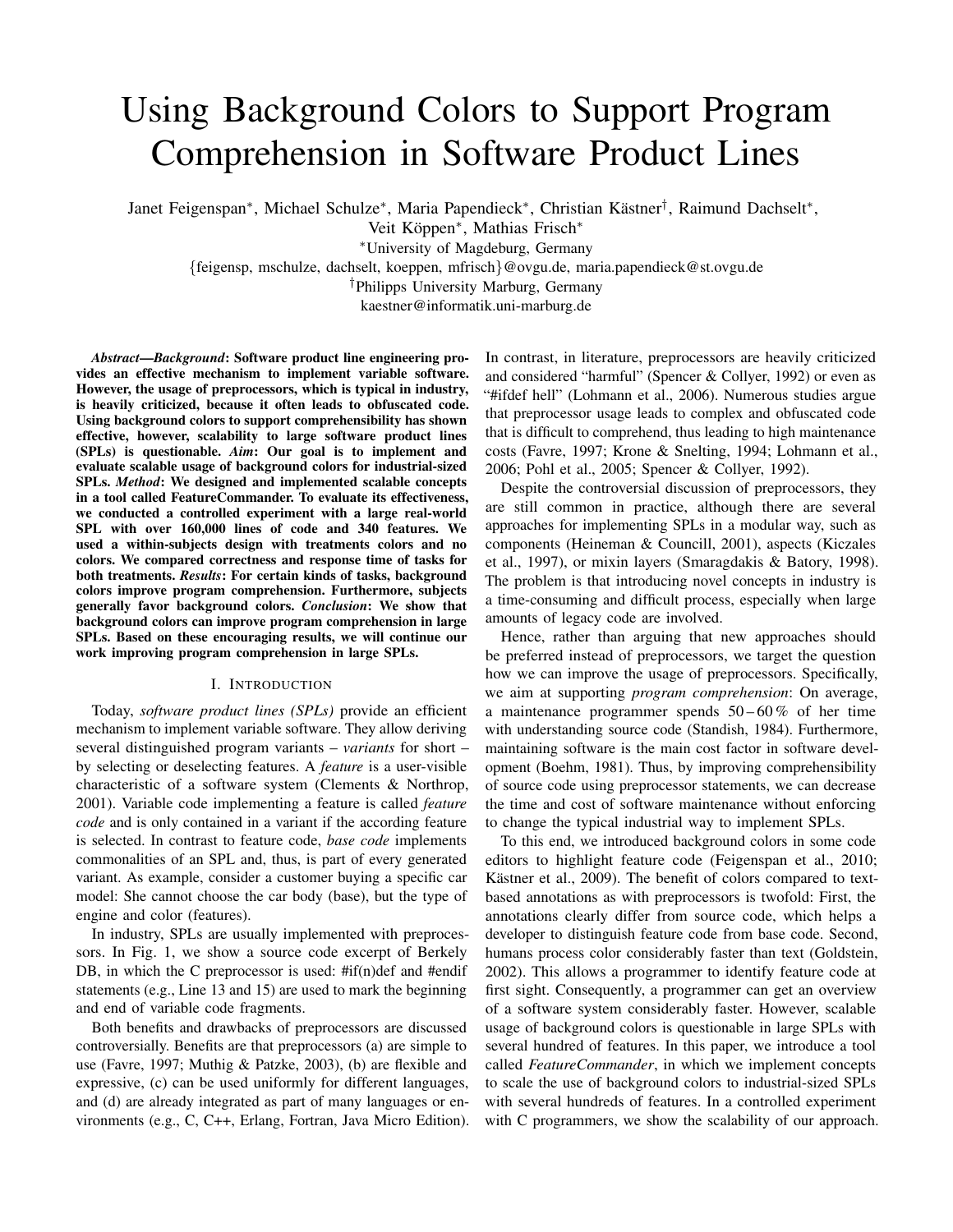```
1 static int __rep_queue_filedone(dbenv, rep, rfp)<br>2 DR ENV +dbenv:
 \begin{array}{c|c}\n2 & DB\_ENV \star dbenv;\n\end{array}\begin{array}{c|c}\n3 & \text{REP } \text{*rep;} \\
4 & \text{ren fil}\n\end{array}\frac{4}{5} \frac{1}{4} \frac{1}{4} \frac{1}{4} \frac{1}{4} \frac{1}{4} \frac{1}{4} \frac{1}{4} \frac{1}{4} \frac{1}{4} \frac{1}{4} \frac{1}{4} \frac{1}{4} \frac{1}{4} \frac{1}{4} \frac{1}{4} \frac{1}{4} \frac{1}{4} \frac{1}{4} \frac{1}{4} \frac{1}{4} \frac{1}{4} 5 #ifndef HAVE_QUEUE
 6 COMPQUIET(rep, NULL);<br>7 COMPQUIET(rfp, NULL);
              COMPQUIET(rfp, NULL);
 \begin{bmatrix} 8 \\ 9 \end{bmatrix} return (\text{db\_no\_queue\_am}\left(\text{dbenv}\right));
\begin{bmatrix} 9 \\ 10 \end{bmatrix} #else
10 db_pgno_t first, last;<br>11 u int32 t flags;
              u_int32_t flags;
12 int empty, ret, t_ret;<br>13 #ifdef DIAGNOSTIC
13 #ifdef DIAGNOSTIC<br>14 DB_MSGBUF mb;
14 DB_MSGBUF mb;<br>15 \#endif
        15 #endif
16 \left/ / over 100 lines of additional code<br>17 #endif
         17 #endif
18 }
```
Fig. 1. Code excerpt of Berkeley DB, illustrating fine granularity, nesting, and long annotations with preprocessors.

# II. PROBLEM STATEMENT

To understand the problems that accompany preprocessor usage, consider the source code excerpt in Fig. 1. One problem is that very long code fragments can be annotated with an #ifdef statement. For example, the comment in Line 16 states that there are more than 100 lines of code. Hence, corresponding #ifdef and #endif statement usually do not appear on the same screen. Thus, without further support, it is difficult to keep track of the according feature belonging to the annotated code fragment.

Furthermore, #ifdef statements can be *nested* (i.e., within a code fragment that is annotated with one #ifdef, a different #ifdef statement occurs). For example, in Fig. 1, the #ifdef in Line 13 is stated within another #ifdef, which begins in Line 5. It might be ok to deal with two nested #ifdefs (a nesting level of two). However, typical industrial SPLs can have a nesting level of up to 24, which are hard to keep track of (Liebig et al., 2010).

Additionally, #ifdef statements are textual and, thus, do not differ that much from source code itself. They can be overlooked easily, which makes them harder to track. These problems illustrate the problems for comprehensibility of preprocessor-based SPLs and the potential increase to software development costs.

# *Preprocessors and Background Colors: Previous Results*

To improve the understandability of preprocessor-based software, we introduced and evaluated the use of background colors to highlight code fragments that are annotated with #ifdef statements (Kästner et al., 2009; Feigenspan, 2009; Feigenspan et al., 2009). This way, we profit from the facts that background colors clearly distinguish from source code and that humans perceive background colors preattentively.<sup>1</sup>

In this approach, we used one-to-one mapping of background colors to features, such that each feature has one background color. In a previous experiment, we evaluated how background colors influence program comprehension (Feigenspan, 2009; Feigenspan et al., 2009). We used a medium-sized SPL with

<sup>1</sup>Preattentive perception describes the fast recognition of certain visual properties (Goldstein, 2002).

about 5,000 lines of code, four features (Figueiredo et al.,  $2008a$ , and a nesting level of two in three occurrences.<sup>2</sup> To determine the background color for the nested features, we blended the colors of both participating features. The SPL was implemented in Java Micro Edition (ME) with Antenna, a preprocessor for Java ME.<sup>3</sup> In our setting, we compared two version of this SPL that only differed in one facet: one had background colors, the other had no background colors. As subjects, we recruited under-graduate students from a programming course, in which advanced programming paradigms, such as preprocessor-based SPLs, were taught.

The results are encouraging: We found that for certain kinds of tasks, the version with background colors speeded up the comprehension process of subjects. Furthermore, subjects rated the idea of background colors very positive.

However, one limitation of our study is caused by the source code we used, a medium-sized SPL with only four features, in which a one-to-one mapping of colors to features was feasible to support program comprehension. In such a small setting, it may not sound surprising that colors speed up program comprehension. However, the scalability of the results to realistic, industrial-sized SPLs is questionable for two reasons: First, human working memory capacity is limited, and, second, human ability to distinguish colors is limited, as well. First, in human working memory typically 7 ± 2 *items* can be stored, where an item is a unit of information (Miller, 1956). Examples of items are digits, such as in telephone numbers, or the features a developer is working with. If working memory capacity is exceeded, information units are forgotten if not stored in another way, for example by writing it down. Second, human capability to distinguish colors is limited. In direct comparison (i.e., when colors are displayed next to each other), humans can tell about two million colors apart (Goldstein, 2002). Without direct comparison, humans can only distinguish few colors (Rice, 1991). Hence, the scalability of background color usage to SPLs with several hundred of features is questionable. Clearly, a one-toone mapping of colors to features is not feasible in large SPLs.

Instead, we suggest an as-needed mapping of colors to features, such that a developer can assign colors to features as she thinks is appropriate for her current activity. This concept is based on a number of observations of preprocessor-based software. First, for most part of the source code, only three features are present at one code fragment that fits on a screen (Kästner, 2010). Second, bugs can often be narrowed down to features or feature combinations (Kästner, 2010). Hence, most of the time, a developer needs to deal with only few features at a time, so a customizable mapping of colors to features should support program comprehension. Based on these observations and the results of our previous experiment, we present our solution to scale the use of background colors to large SPLs.

## III. FEATURECOMMANDER

We developed a tool called *FeatureCommander*, in which we implemented several concepts to make background colors

<sup>&</sup>lt;sup>2</sup>Material and results of this study are available at http://fosd.de/exp\_cppcide. <sup>3</sup>http://antenna.sourceforge.net/.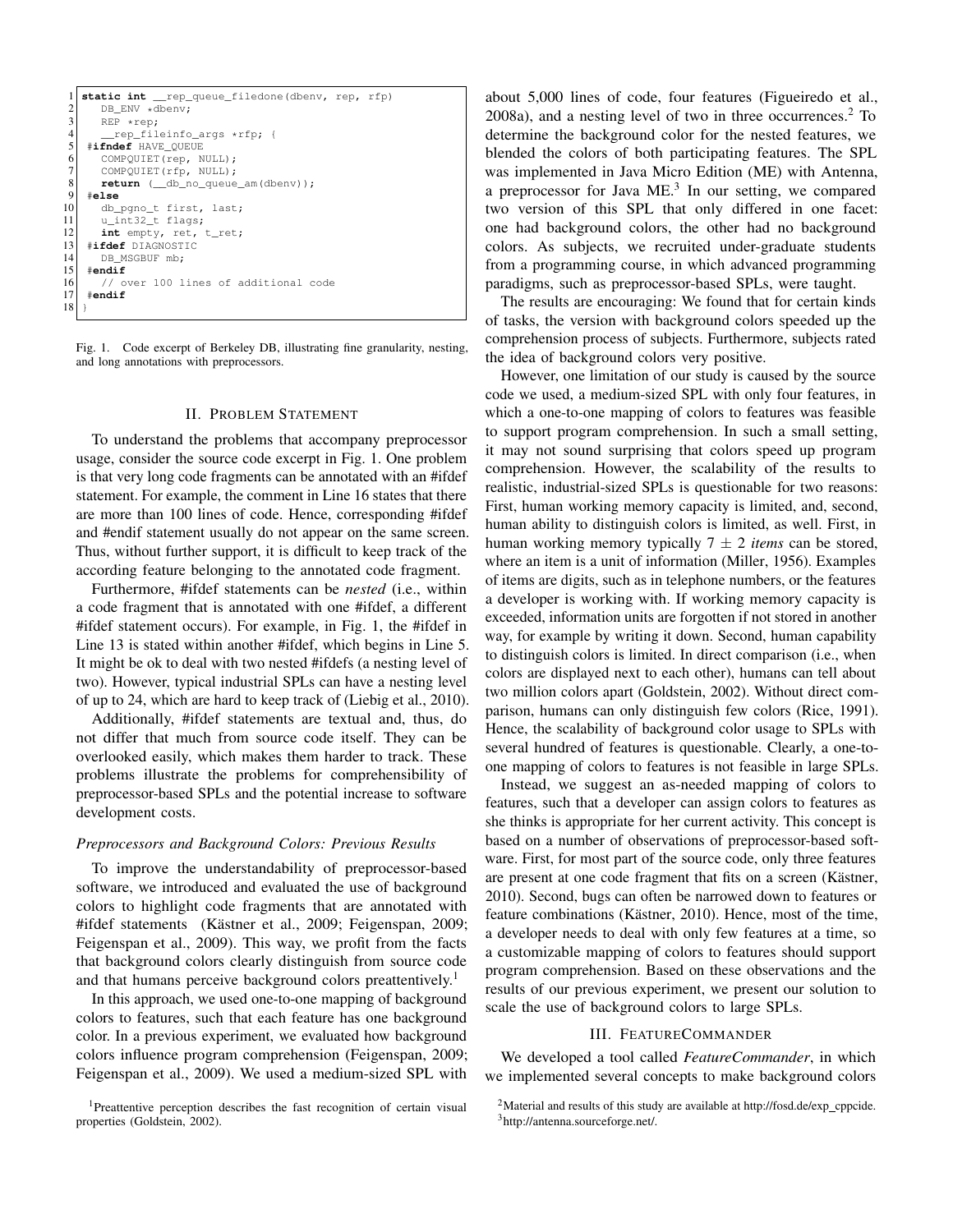feasible for realistic industrial SPLs. In Fig. 2, we show a screenshot of FeatureCommander displaying Xenomai, a realtime extension to Linux with several hundred of features. We refer to the numbers in the Fig. 2 when explaining the according concepts in the next paragraphs.

FeatureCommander is a prototype for preprocessor-based SPL development. It offers multiple visualizations that support program comprehension in large SPLs. The basic characteristic of FeatureCommander is the consistent usage of colors throughout all visualizations. Users can assign colors to features by dragging a color from the color palette (1) and dropping it on a feature in any of the visualizations. For efficiency, users can also automatically assign a palette of colors to multiple features (2). Furthermore, color assignments can be saved and loaded (3), so that a developer can easily resume her work. When no color is assigned to a feature, it is represented by a shade of gray in all visualizations.

Using the color concept, we address both aforementioned problems (i.e., the restricted human working memory capacity and the restricted human ability to distinguish colors without direct comparison): First, with the customizable color assignment to features and the default setting (shades of gray), we support the limited working memory capacity. A developer can select the features that are relevant for her task at hand, which is typically in the range of  $7 \pm 2$  (cf. Section II). Hence, she can immediately recognize that she is looking at a relevant feature, because it is colored, while the non-relevant features do not stand out, because they are gray. Second, the developer only has to tell the same number of colors apart, which is well within the human range to distinguish colors without direct comparison. Furthermore, we support a developer in switching between tasks with different color assignments to features, because color assignments can be easily saved and loaded.

Similar to other IDEs, we provide different views: *source code view*, *explorer view*, and *feature model view*. In the *source code view* (4), the background color of source code fragments indicates to which features fragments are related. To compromise between code readability and feature recognition, users can adjust the transparency of background colors (5). With the adjustable transparency, we address the problem that too intensive colors can be distracting (Feigenspan et al., 2009).

If nested features occur, we display the color of the innermost feature (6). This way, we do not have to blend colors anymore, which would lead to confusion in large SPLs with several hundreds of features, because it is hard to decide for a user whether a color is blended from several colors or whether it is just a color of one feature. Instead, to visualize nested features, we use sidebars on both sides of the source code view (7), (8). For each feature, one vertical bar in either gray or an assigned color is shown. Both sidebars provide tool tips that show the according feature when hovering over a vertical bar. The sidebar on the right (7) displays the occurrence of each feature and according nesting hierarchies scaled to the complete file. To support navigation, users can click on the vertical bars to get to a desired position in the source code file (e.g., where four features appear at the same time in one fragment). The sidebar

left of the source code view (8) shows the nesting hierarchy of features in the currently visible source code fragment.

With our concept to deal with nested #ifdefs, we address both problems: First, when a developer is working with a set of features, she does not have to memorize additional colors, which would occur if we blended the features. Second, the limited capability to distinguish colors without direct comparison is not exceeded, since the number of colors is not larger than the number of currently relevant features. In addition, the sidebars allow a developer to navigate to feature code very efficiently.

In the *explorer view* (9), users can navigate the file structure and open files. Files and folders are represented by their name and horizontal boxes, in which we visualize whether a file/folder contains feature code or not: If a file/folder does not contain any feature code, we leave the horizontal box empty (10). If a file/folder does contain feature code, we display vertical bars of different colors: When a feature has no color assigned, we use a shade of gray to indicate the occurrence of feature code (11). To allow a developer to distinguish subsequent features without an assigned color, we use alternating shades of gray. When a feature has a color assigned, we show the according color in the explorer view (12). Furthermore, the amount of feature code in a file/folder is indicated by the length of each vertical bar. For example, if half a file contains feature code, then the horizontal box is filled half with vertical bars.

By using a visual representation to highlight files/folders, we allow a developer to efficiently get an overview of a software system. She immediately recognizes whether a file/folder contains feature code and whether the feature code is relevant for her current task. By using alternating shades of gray in the default setting, we allow a developer to recognize the presence of different features in a file/folder, including the amount of feature code, without opening it.

To further support the developer in navigating in a large SPL, we provide two tree representations of the project: One ordered according to the file structure, as displayed in Fig. 2 (middle). The other representation is ordered by features (left in Fig. 2). For each feature, the files and folder hierarchies are displayed, including the horizontal boxes and vertical bars indicating percentage of feature code in a file/folder. This way, if a developer wants to get an overview of all files of a feature, she just activates the feature representation of the explorer view and can see the according files at one glance. In both representations, tool tips show the features of a file/folder.

With the representation ordered by features, we support a developer in getting an overview of an SPL. This way, she immediately recognizes the files/folders in which a feature is defined without having to open it.

Finally, in the *feature model view* (13), the feature model is shown in a simple tree layout. Features that are currently not of interest to a developer can be collapsed. Colors can be dragged and dropped on features, as well as deleted. This helps a developer to quickly locate a feature relevant for her task and assign a color. After color assignment, since the other views of FeatureCommander use the assigned colors, the developer can effi-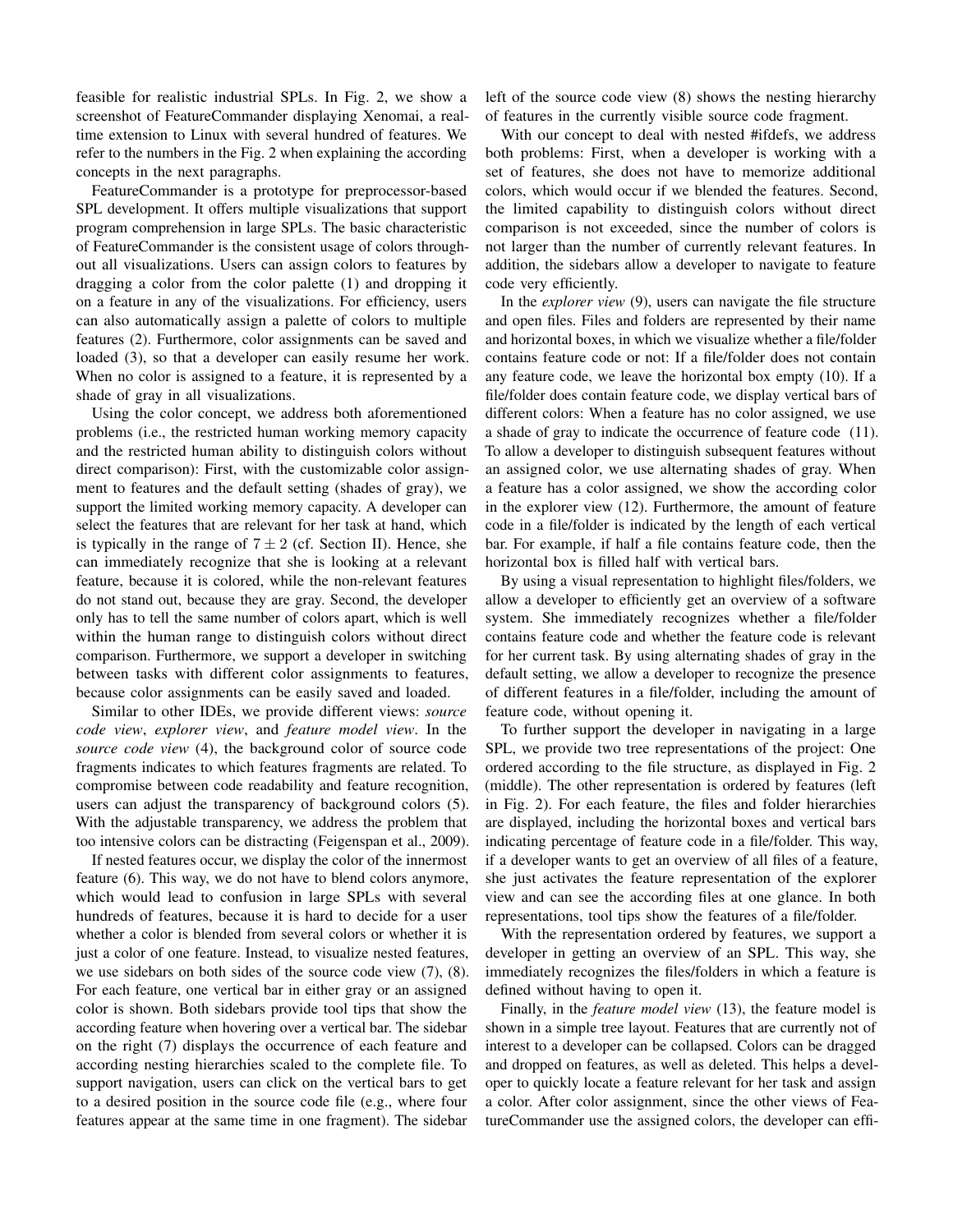

Fig. 2. Screenshot of FeatureCommander. The numbers designate concepts we explain in detail.

ciently locate feature code in files and folders of all other views.

To sum up, with FeatureCommander, we address both aforementioned problems, i.e., the restricted human working memory capacity and the restricted human ability to distinguish colors without direct comparison. Both human limitations pose problems to a scalable use of background colors to large SPLs. A developer can assign colors to features as needed. Since she typically works with few features at the same time, we do not exceed her working memory capacity or ability to distinguish colors. Furthermore, tool tips in the explorer view and source code view as well as assigned colors in the feature model view support a developer: When a developer has forgotten or cannot tell to which feature a color belongs, she can easily look it up.

In addition to the human-related problem, we address the problems of preprocessor statements: Long annotated code fragments, nested statements, and similarity to non-preprocessor code. First, since we frame code fragments with background colors, #ifdef and according #endif statements can be easily spotted. Furthermore, we display vertical bars left and right of the source code editor, which visualize the features of the currently displayed code fragment (left) or the features scaled to the complete file. Hence, the beginning and ending of each feature can be spotted easily. Second, we visualize nested statements. We always show the color of the innermost feature and the nesting hierarchy with the vertical bars, which allow a user to easily identify the location of nested features in a file. Third, since background colors clearly distinguish from source code and colors are processed preattentively, FeatureCommander helps to locate feature code at first sight.

In the remainder of this paper, we describe a controlled experiment in which we evaluated whether the implemented concepts indeed scale to large industrial SPLs. Since there is no empirical work on any of the concepts we implemented and we have strict resource constraints regarding time and subjects, we restrict our comparison to one concept, i.e., scalable usage of background colors. We decided for background colors, because it is the basic concept of FeatureCommander and we can profit from prior empirical work.

#### IV. EXPERIMENT PLANNING

In this section, we present our experimental setting. We describe the setting in a great level of detail to enable the reader to draw her own conclusion from our data and other researchers to replicate our experiment. The material we present here (e.g., questionnaires, tasks, tools, results of statistical tests) are available online at the project's website: http://fosd.de/fc.

## *A. Objective*

Our goal is to evaluate whether the use of background colors improves comprehensibility in large SPLs. Since usually only few features are visible at the same time on a screen (cf. Section II), we argue that their use does scale. Hence, our first research hypothesis is:

# RH1: *Background colors improve program comprehension in large SPLs.*

Large means, that the source code consist of at least 40,000 lines of code (von Mayrhauser & Vans, 1995) and considerably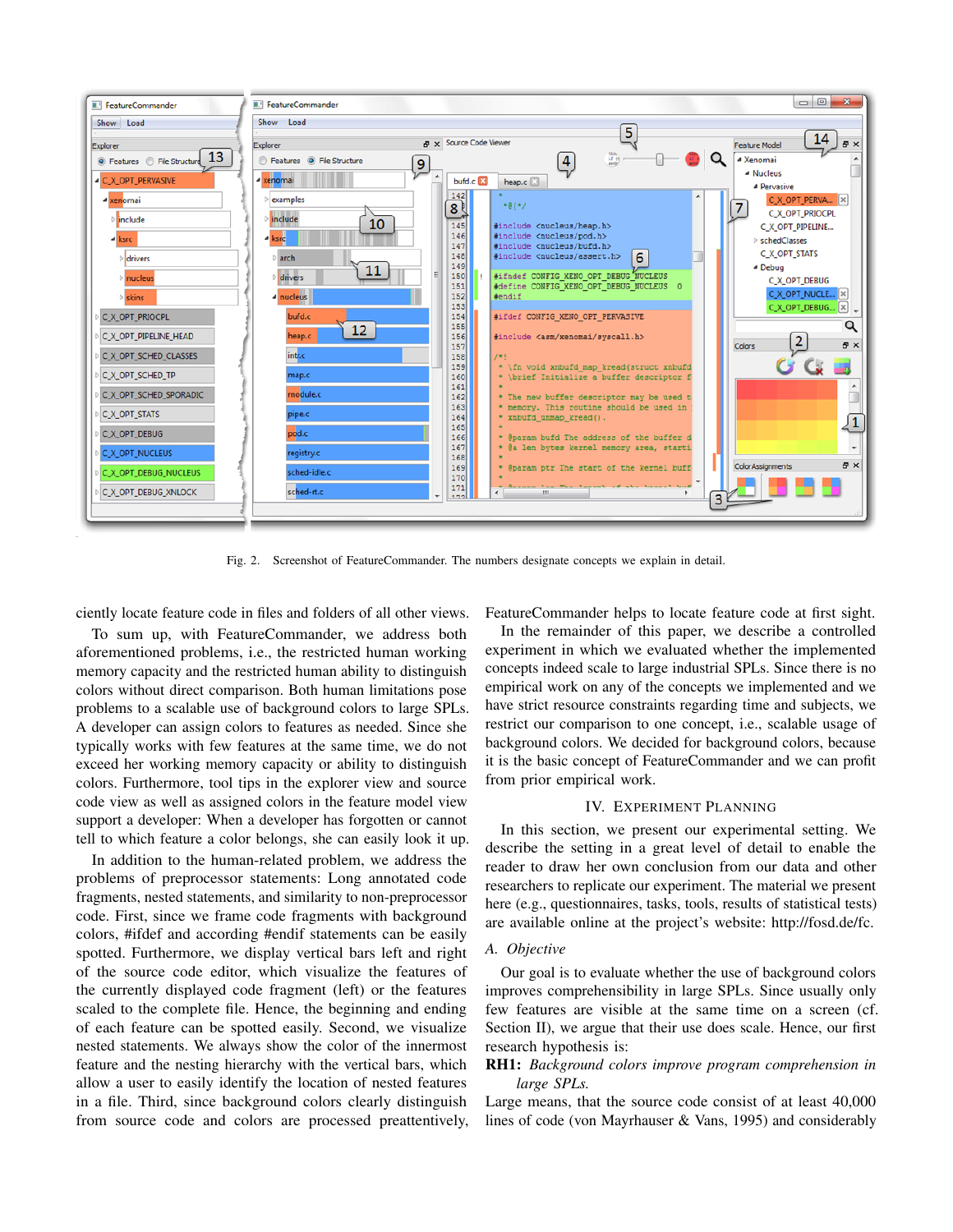more than  $7 \pm 2$  features, such that humans cannot distinguish colors without direct comparison, if we used a one-to-one mapping of colors to features.

In addition to the performance of our subjects, we analyze the opinion of subjects toward background colors. Since we found in previous experiments that subjects like the usage of background colors, we assume that this is the case for large software projects, too. Hence, our second research hypothesis is: RH2: *Subjects rate background colors more positive compared to no background colors in large SPLs.*

#### *B. Experimental Material*

For our experiment we, used a large SPL – Xenomai a real-time extension for Linux.<sup>4</sup> Xenomai follows a dual-kernel approach, which means that it acts as primary kernel, having real-time capabilities; the Linux kernel is executed within Xenomai's idle task whenever nothing else has to be done in real time. Xenomai runs on different platforms, supports a variety of features including real-time communication and scheduling. The whole source code consists of about 165,082 lines of code including 40,104 lines of feature code and 343 different features, which are responsible for selecting platform specific code, special hardware drivers, or different timing policies.<sup>5</sup>

To present the source code to our subjects, we generated two tailored versions of FeatureCommander. This was necessary to evaluate our research question, whether the use of background colors scales to large SPLs. In a *color version*, we deleted the explorer view ordered by features and the sidebars in the source code view. Otherwise, subjects could use the functionality of the sidebars to locate feature code and we would measure its usage instead of the scalability of using background colors. Furthermore, we defined different sets of colors for each task, which subjects were instructed to load, depending on the features that were relevant for each task. We selected colors, such that they were consistent between tasks (e.g., if a feature occurred in two tasks, it had the same or similar color in both tasks) and such that humans can clearly distinguish all colors without direct comparison (Rice, 1991). We decided to specify the colors, so that subjects would not spend their time with assigning colors to features, but work on tasks. In a *colorless version*, we removed everything associated to colors.

For both versions, we implemented three search functionalities: First, search in the complete project, second, search in an opened file, and, third, search in the feature model view. This is necessary because of the size of the project, so that we do not measure how fast subjects can find a certain file in about thousand files or a certain feature in about 350 features. Instead, the search functions allow subjects to locate a certain code fragment within a file or feature within a list of features in both versions of our tool. Furthermore, this is a more realistic setting, since typical IDEs provide similar search functionalities.

For both versions, we implemented a window, in which we present the questions and text fields to record the answer of

<sup>4</sup>http://www.xenomai.org.

subjects. To prevent subjects from getting stuck on a task, every 15 minutes a pop up notified subjects about the time passed.

Furthermore, we gave subjects paper-based questionnaires, on which they evaluated the difficulty of each task, the motivation to solve the task, and their estimated performance, if they had worked on the according task with the other version of the tool. At the end of the experiment, we asked subjects whether they preferred background colors over working without colors, and whether they think background colors are more suitable when working with preprocessor compared to no colors. Additionally, we encouraged subjects to leave remarks, for example, about the experimental setting or the tool.

# *C. Subjects*

As subjects, we recruited 9 master and 5 PhD students from the University of Magdeburg, Germany. Master students were enrolled in the course *Embedded Networks*, in which extended knowledge of operating systems and distributed networks was taught. To complete the course, students were required to hand in several assignments, in which they implemented code regarding operating systems and networks, such as clock synchronization of different computers. The PhD students' expertise was also in the operating and embedded systems' domain.

Master students could participate in the experiment instead of completing one assignment. The performance in the experiment was not part of the master students' grade for this course. To recruit the PhD students, we sent a mail to those who worked in the domain of operating and embedded systems as well as real-time properties. Subjects were aware that they took part in an experiment and could leave any time they wanted.

To measure programming experience, we administered a questionnaire before the experiment, in which a low value (min: 5) indicates no experience, a high value (over  $60 -$  the scale is open-ended) high programming experience. All subjects were familiar with C (median: 4, on a five-point Likert scale (Likert, 1932), 1 meaning very unexperienced, 5 very experienced). All subjects were male; none was color blind.<sup>6</sup> We created two groups with comparable programming experience according to the value of the programming experience questionnaire.

# *D. Tasks*

To measure program comprehension, we designed tasks that can only be solved if subjects understand according source code. We used two kinds of tasks: maintenance and static tasks (Dunsmore & Roper, 2000). In maintenance tasks, subjects are instructed to locate/fix a bug, while in static tasks, subjects should examine the structure of the source code. In a previous experiment (Feigenspan, 2009), we found that colors speed up program comprehension only for static tasks, but not in maintenance tasks. Hence, we focused on static tasks, but included few maintenance tasks to control whether our results still hold.

All tasks are typical for a maintenance programmer, when she is looking for bugs in certain features and/or files. Altogether,

<sup>5</sup>Analyzed with cppstats, available at http://fosd.de/cppstats.

<sup>&</sup>lt;sup>6</sup>The chosen colors were not tested regarding their suitability for color blindness. For future work, this is an important issue to evaluate. However, for now our goal is to evaluate whether colors can help at all.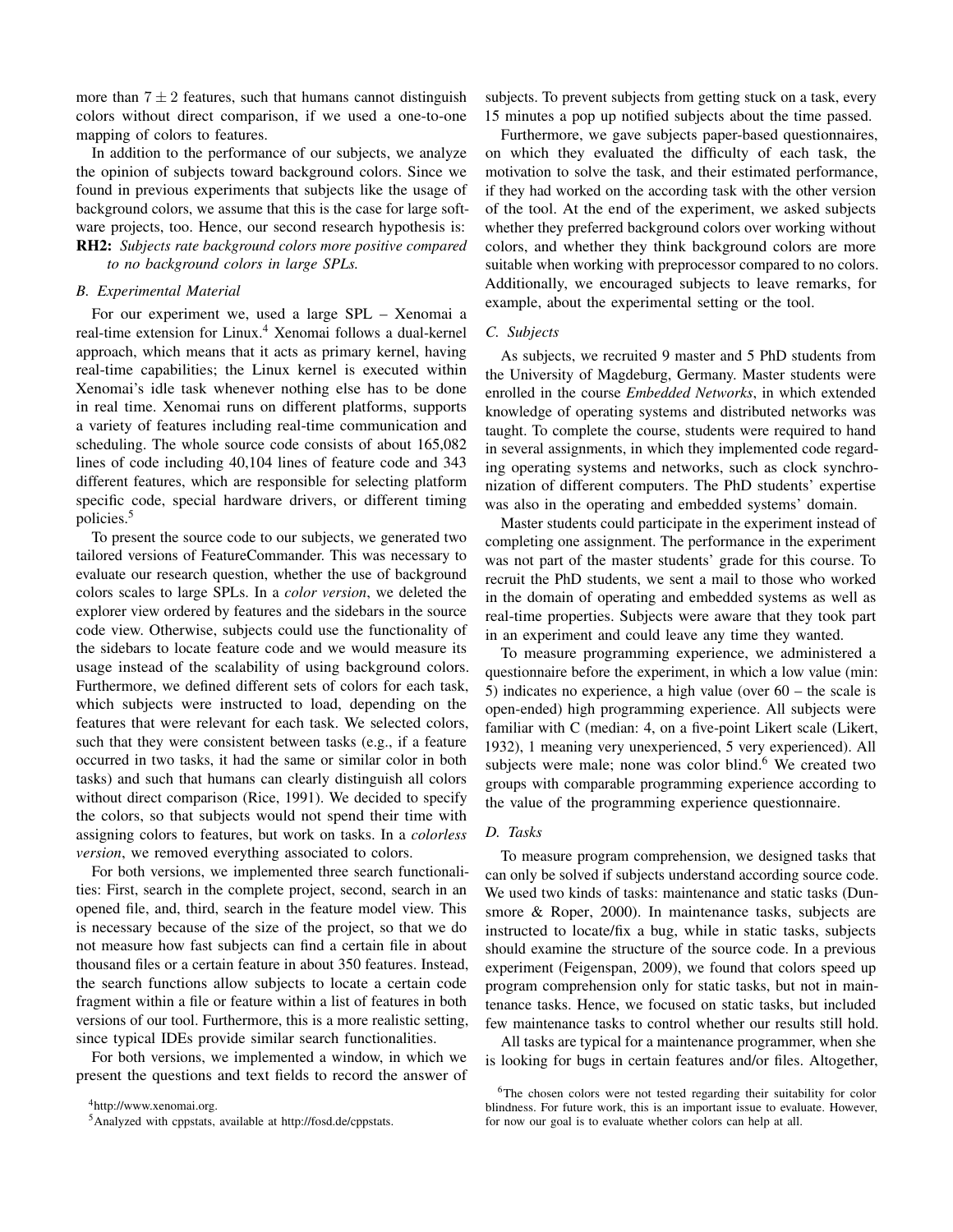we had 10 tasks: 2 warming up tasks, 6 static tasks, and 2 maintenance tasks. The warming up tasks were designed to let subjects familiarize with the experimental setting and were not analyzed. Regarding static tasks, we had three different types:

- 1: Identifying all files in which source code of a certain feature was implemented.
- 2: Locating nested #ifdef statements.
- 3: Identifying all features that occur in a certain file.

For each type, we prepared two tasks. As example, we present the first static task (S1):

*S1:* In which files does feature CONFIG\_XENO\_OPT\_STATS occur?

For maintenance tasks, we carefully introduced bugs into the source code, which subjects were instructed to locate (name file and method, why it occurs, and how it could be solved). Those bugs and according bug descriptions we presented subjects were typical in C programs implementing software in the domain of operating systems, which we made sure by consulting an expert in C and Xenomai. We present the bug description of the first maintenance task to illustrate them:

*M1*: If the PEAK parallel port dongle driver (XENO

DRIVERS\_CAN\_SJA1000\_PEAK\_DNG) should be unloaded, a segmentation fault is thrown.

The problem occurs, when features CONFIG\_XENO\_ DRIVERS\_CAN and CONFIG\_XENO\_DRIVERS\_CAN\_

SJA1000 and CONFIG\_XENO\_DRIVERS\_CAN\_ SJA1000\_PEAK\_DNG are selected.

#### *E. Design*

We conducted the experiment in two phases. In the first phase, group A worked with the color version and group B with the colorless version. In the second phase, we switched the groups: Group A now worked without colors, and group B with colors. In each phase, we applied the same tasks to both groups. Hence, for both groups, the sequence of tasks was: W1, S1, S2, S3, M1, and, in the second phase, W2, S4, S5, S6, M2. The task designator indicate the kind of task (W: warming up, S: static, M: maintenance). The static tasks S1 and S4 were of the same type, as were S2 and S5, as well as S3 and S6. We designed the tasks of both phases to be comparable regarding difficulty and effort (e.g., the same number of features had to be entered as solution), such that we can compare the results within phases (i.e., between groups) and between phases (i.e., within groups).

#### *F. Conduction*

The experiment took place in June 2010 instead of a regular exercise session. We booked a room sufficiently equipped with equivalent working stations. All computers had 17" TFT displays. Before the experiment started, we gave an introduction to our subjects, in which we explained the proceeding of the experiment, including how to use the tool. After all questions were answered, subjects started to work on the tasks on their own. When a subject had finished a task, he immediately switched to the next task, except when he finished the last task of a phase. At the end of each phase, we gave subjects a questionnaire to assess their opinion (difficulty, motivation,



Fig. 3. Correctness of answers.

performance with other version). After the second phase, we additionally assessed which version subjects like better and which they think is more suitable to work with preprocessorbased implementations. Three experimenters checked that subjects worked as planned. No deviations occurred.

Having provided a detailed description of the experimental setting and conduction, we can present the analysis of our data.

## V. ANALYSIS

In this section, we present the analysis of our data. We strictly separate analyzing our data from interpreting the results, so that we enable the reader to put her own interpretation to our data.

#### *A. Descriptive Statistics*

From our tasks, we can use two measures to assess how subjects understood a program: correctness and response time (i.e., how long subjects needed to solve a task). In Fig. 3, we show how correct answers differ between both groups. We omitted maintenance tasks in Fig. 3, because we could not rate any of the solutions as correct, although subjects could often narrow down the problem to the correct file and function. We discuss this issue in Section VII. For static tasks, we can see that the difference in correctness of answers is the largest for the first static task (S1): Only three subjects solved it correctly in group A (with colors), but six in group B (without colors).

In Fig. 4, we show the response time of our subjects.<sup>7</sup> We can see that for the first two static tasks (S1 and S2), group A (color version) is faster than group B.

The estimation of subjects regarding difficulty, motivation, and performance with the other version (color/colorless) are shown in Fig. 5. We can see that for difficulty, in four static tasks (S1: locating files of a feature; S2, S5: locating nested #ifdefs; S3: locating all features in a file) and one maintenance task, the median is the same. For the other tasks, the median differs by 1. For motivation, the deviation within a group is larger than for difficulty, meaning that subjects rated their motivation more heterogeneously. Both groups were motivated for all tasks at least to a mediocre level. For

<sup>7</sup>Fig. 4 uses a *box plot* to describe data (Anderson & Finn, 1996). It plots the median as thick line and the quartiles as thin line, so that 50 % of all measurements are inside the box. Values that strongly deviate from the median are outliers and drawn as separate dots.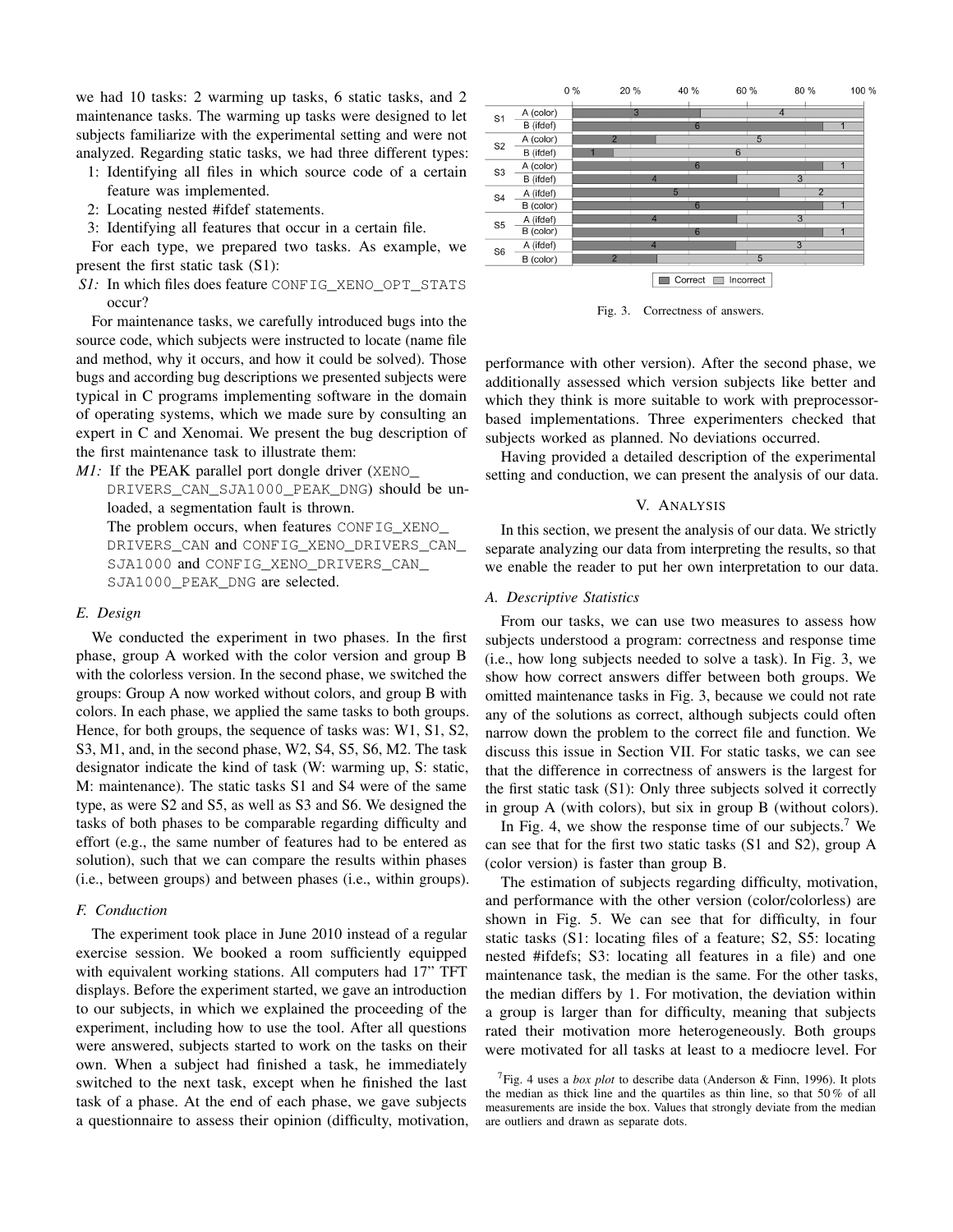

Fig. 4. Response time of subjects in minutes.

the first maintenance task (M1), the motivation for group A (with colors) was very high, in contrast to group B with a mediocre motivation. For estimation of performance with the other version, we see that in both phases, subjects that worked with the color version thought they perform worse with the colorless version, and vice versa.

When asked what version they prefer, 12 subjects said they like the color version better and 13 said the color version is more suitable when working with preprocessor-based SPLs. One subject did not answer any of both questions.

# *B. Hypotheses Testing*

In this section, we evaluate whether our research hypotheses hold. To this end, we conduct several statistical tests to check whether the differences we observed are significant. We start with correctness of answers. Since we compare frequencies, we need to conduct a  $\chi^2$  test (Anderson & Finn, 1996). To meet its requirements, we summarize the correctness of answers for the static tasks of each phase, such that we add the number of correct and incorrect answers for each phase.<sup>8</sup> Hence, we compare the number of correct and incorrect answers of tasks  $S1 + S2 + S3$  and  $S4 + S5 + S6$ . The  $\chi^2$  test indicates no significant differences in the number of correct answers for static tasks. Since for maintenance tasks, none of the subjects provided a correct solution, we do not need to test for significant differences in correctness of maintenance tasks.

For response time, we make several comparisons for our data: Group A vs. group B, group A (first phase) vs. group A (second phase), and group B (first phase) vs. group B (second phase). Since we make multiple comparisons, we need to adjust the significance level. To this end, we use a Bonferoni correction, which leads in our case to a significance level of 0.017 to observe a significant difference (Anderson & Finn, 1996).

| Opinion          | Task                   | S1       | S2                   | S <sub>3</sub>  | M1         |                | S4 S5           |                    | S6 M2      |
|------------------|------------------------|----------|----------------------|-----------------|------------|----------------|-----------------|--------------------|------------|
| Difficulty       | U value<br>significant | no       | 20.5 24.5 17.5<br>no | no              | no         | 18 10.5<br>yes | $\Omega$<br>yes | 15.5<br>no         | -24<br>no  |
| Motivation       | U value<br>significant | 24<br>no | 18.5<br>no           | 22<br>no        | yes        | 9.5 15.5<br>no | 15<br>no        | - 19.5<br>no       | 23<br>no   |
| Other<br>version | U value<br>significant | 6<br>yes | 2.5<br>yes           | $\Omega$<br>yes | 13.5<br>no | yes            | 2 3<br>yes      | $2^{\circ}$<br>yes | 4.5<br>yes |

TABLE I MANN-WHITNEY-U TEST FOR SUBJECTS' OPINION.

First, we compare the results of both groups. We applied t-tests for independent samples (Anderson & Finn, 1996), since the response times are normally distributed (tested with a Kolmogorov-Smirnov test (Massey, 1951)). We only observed significant differences for tasks S1 (p value: 0.001) and S2 (p value: 0.017). Hence, only for the first two tasks, subjects that worked with the color version (group A) were faster. However, when we switched the versions, such that group B worked with the color version, we could not observe any differences.

Second, we make pairwise comparisons within our groups of tasks of both phases, i.e., S1 vs. S4, S2 vs. S5, S3 vs. S6, and M1 vs. M2. We only observed significant differences in group B, such that the response times for S4 and S5 were significantly faster than for S1 and S2, respectively. Hence, when subjects switched from the colorless to the color version, their performance for two tasks increased. Group A, on the other hand, was not slower in the second phase, which we expected since they worked without colors now. The results regarding response time speak both in favor of and against our research hypothesis. Hence, we can neither confirm nor reject our research hypothesis.

Finally, we compare the opinion of subjects. Since they are ordinally scaled, we use a Mann-Whitney-U test (Anderson & Finn, 1996). In Table I, we summarize the results of this test.<sup>9</sup>

We can see that for difficulty, subjects of group B rated S4 and S5 significantly easier than subjects of group A. This is also reflected in the performance, such that subjects of group B are faster in these tasks (S4 vs. S1, S5 vs. S2). For motivation, we observe a significant difference for the first maintenance tasks, such that subjects of group A were more motivated to solve this task compared to group B. For estimation of the performance with the other version, we obtain significant differences for all tasks (except M1), such that subjects that worked with the color version expect that they had performed worse with the other version. The results regarding the estimation of performance and how subjects liked the color version and evaluated its suitability speak in favor of our second research hypothesis (i.e., that subjects rate background colors more positive).

<sup>&</sup>lt;sup>8</sup>Expected frequencies are too small due to the small number of observations.

<sup>9</sup>To meet the requirements of the Mann-Whitney-U test, we use the probability function of the U distribution for critical values (Giventer, 2008) to state whether the observed differences are significant. Some U values are 0, yet the difference is significant, because of the extreme distribution of answers.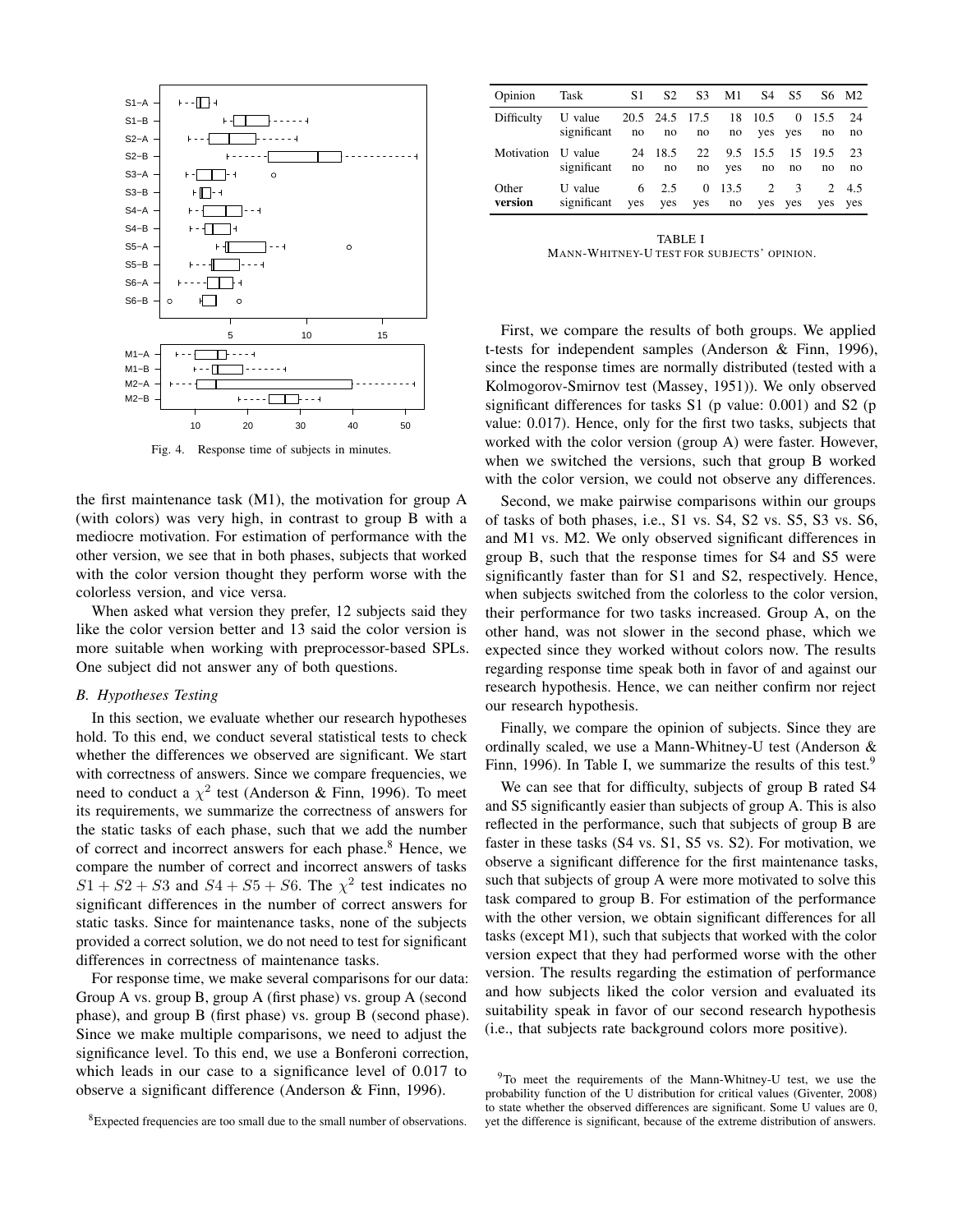

Fig. 5. Box plots of subjects' opinion.

# VI. INTERPRETATION

We discuss the implication of our results for each hypothesis.

# *RH1: Background colors improve program comprehension in large SPLs.*

The data we observed do not allow us to clearly confirm or reject this hypothesis. To evaluate this hypothesis, we measured the correctness of answers of subjects and the response time. There was no difference regarding correctness of static tasks. For response time, we found that in the first phase, for two static tasks, subjects that worked with background colors were significantly faster. In the second phase, in which we switched the versions, we did not observe any significant differences in response time between both groups. However, we found that within group B (i.e., subjects that started to work with the colorless version and switched to the color version) were faster in tasks S4 and S5, compared to S1 and S2, respectively, for which we observed a significant difference in the first phase.

Hence, for two static tasks, background colors improve program comprehension. One reason that for the third kind of static tasks (i.e., locating all features in a file), background colors showed no improvement, could be that we had 12 features and, thus, 12 different colors in this task. Although we carefully chose colors, such that subjects could distinguish them easily (Rice, 1991), 12 colors might be too much for subjects. Furthermore, with 12 different colors, the working memory capacity is clearly exceeded. In the other tasks, 9 colors at most have to be kept in mind, which is in the top end of  $7±2$ . However, we cannot be sure whether this result occurred because of too many different colors or because of the kind of task, since we only combined 12 features with this kind of task.

To sum up, when subjects start to work with the color version and then switch to the colorless version, it has no effect on their response time. When subjects work without colors and then switch to background colors, their performance increases. Thus, to familiarize with a large SPL, background colors *can* help, especially to get an overview of the files in which code of a certain feature occurs and to locate nested #ifdefs. This result aligns with the results of our previous experiment, in

which we found that for the same types of static tasks in small SPLs, background colors speed up program comprehension, however have no effect on correctness.

# *RH2:Subjects rate background colors more positive compared to no background colors in large SPLs.*

Regarding difficulty, we found that subjects that worked with the color version in the second phase rated static tasks easier than subjects that worked without colors. Hence, when we add background colors, tasks seem to become easier for the according subjects. Regarding estimation of performance with the other version, we found a strong effect in favor of background colors (i.e., subjects that worked with the color version estimate they would perform worse without colors). Furthermore, all subjects who answered this question thought that colors were more suitable to work with preprocessorbased SPLs and all besides one subjects liked the color version better. Hence, we can confirm our second research hypothesis. Furthermore, our data regarding opinion of subjects also align with the results of our first experiment.

## VII. THREATS TO VALIDITY

Like in each empirical study, threats to validity occur. Validity can be divided into *internal* (degree to which we have controlled confounding variables for program comprehension, e.g., programming experience) and *external* validity (generalizability of results to other experimental settings).

#### *A. Internal Validity*

Since there is no standardized assessment of programming experience, we applied our own questionnaire to our subjects and created homogeneous groups. However, we cannot be sure how well we measured programming experience. To reduce this threat, we developed the questionnaire based on literature research and programming experts, who rated the questionnaire regarding how well it measures programming experience (Feigenspan, 2009).

Another problem is that none of the subjects solved any of the maintenance tasks correctly. Most likely, since we designed the maintenance tasks to be realistic, the tasks were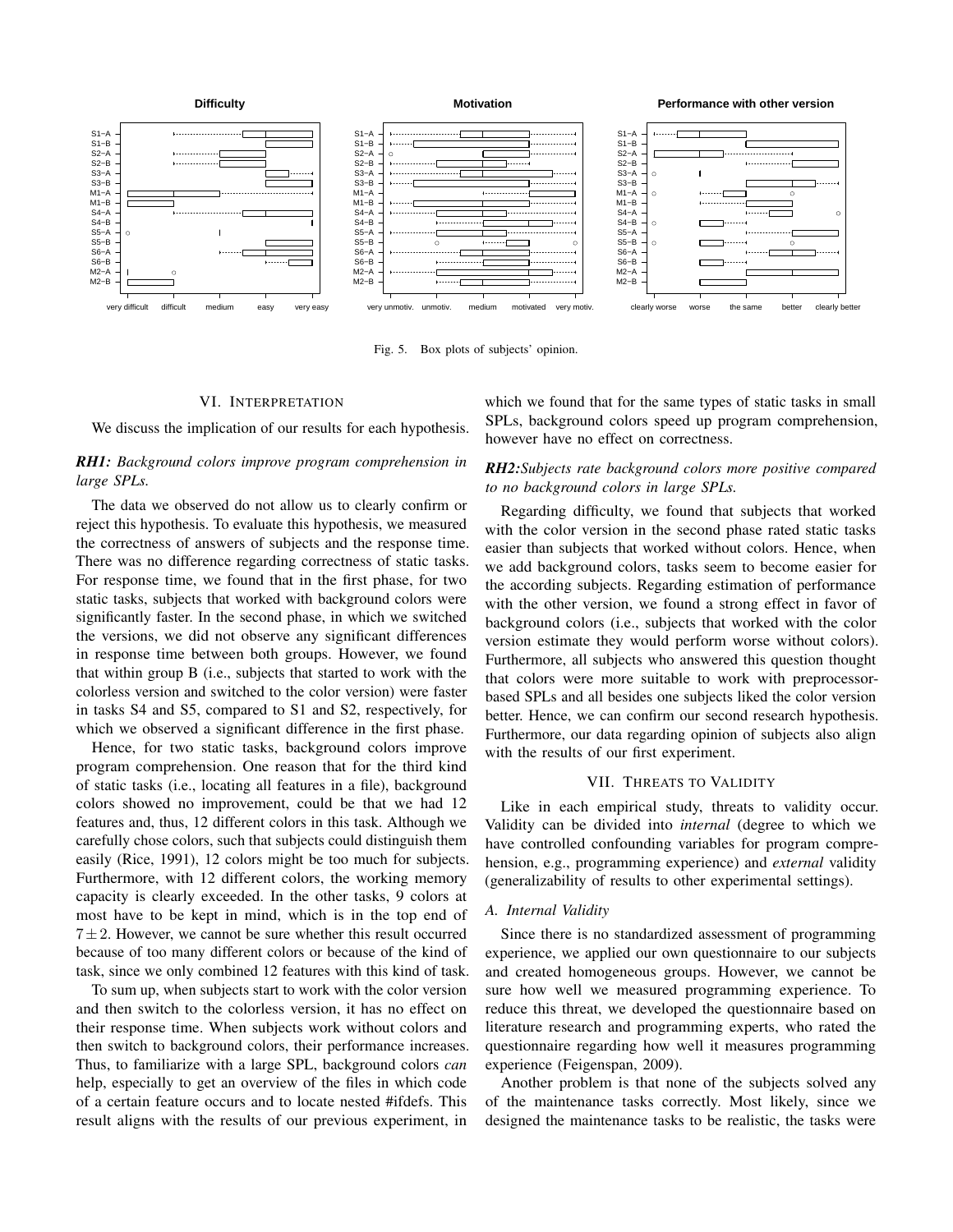too difficult, given the subjects' expertise and time constraint of the experiment. Experienced developers with more time should find this bug eventually. Furthermore, maintenance tasks were not our primary focus, since we found in an early study that colors did not affect the comprehension process in these tasks (Feigenspan, 2009; Feigenspan et al., 2009).

Our sample is rather small. However, we used several mechanisms to deal with this issue: We used a within-subjects design to apply both versions of our tool to all subjects. Furthermore, we applied variants of standard significance tests that were developed to deal with small sample sizes. However, we could not deal with biased response time due to wrong answers.

# *B. External Validity*

One threat is caused by our sample, which consisted mostly of master students with relatively little programming experience. We could reduce this threat by including PhD students in our sample with several years of experience in the domain of embedded and operating systems, so our results can be carefully applied to experienced programmers.

Furthermore, we only tested one SPL in one programming language of one domain, to which we can apply our results. However, we used a typical industrial system (large C SPL in embedded systems), instead of an artificial research software. Hence, our results can be applied to real-world industrial settings and, thus, are of interest for industry.

# VIII. RELATED WORK

There is a lot of work dealing with visualization of preprocessors, e.g., with control flow graphs (Hu et al., 2000; Krone & Snelting, 1994; Pearse & Oman, 1997). For example, Hu et al. (2000) propose the analysis of control flow graphs based on preprocessor directives to get an overview of the inclusion structure of a file. In contrast, our focus lies on supporting preprocessor statements on the source code level and, thus, keeping context information of preprocessor statements.

Another way to handle the complexity of preprocessors is to provide views on source code (Atkins et al., 2002; Chu-Carroll et al., 2003; Kästner, 2010; Singh et al., 2007). A view on a variant or feature shows only relevant code for a feature and its combination and hides all remaining code. In some tools, annotations are hidden entirely and the developer works on a single variant without even being aware of other variants or features. In an empirical study on views in the Version Editor (Atkins et al., 2002), Atkins et al. (2002) measured a 40 % increase in developer productivity. Nevertheless, hiding feature code is not always desirable; for example, when fixing a bug, a developer may need the context of the entire SPL to fix the bug not only in a single, but in all variants. Views on the source code and colors are complementary and have strength for different tasks.

Regarding colors, there is a huge body of work on using colors for various tasks, such as highlighting source code according to semantic of statements or control structure (Rambally, 1986), error reporting (Oberg & Notkin, 1992), or merging (Yang, 1994). We focus only on work that addresses program comprehension in SPLs or for scattered concerns. In

prior work, we used background colors to represent annotations in our SPL tool CIDE, with which we explore improvements of preprocessors (Feigenspan et al., 2010; Kästner, 2010; Kästner et al., 2008); and we showed that for small SPLs, background colors can improve program comprehension (Feigenspan, 2009; Feigenspan et al., 2009). Closest to our representation with background colors are the model editors *fmp2rsm* (Czarnecki & Antkiewicz, 2005) and *FeatureMapper* (Heidenreich et al., 2008), in which model elements can be annotated and removed to generate different model variants. Both tools provide views and additionally can represent some or all annotations with colors. Furthermore, *Spotlight* (Coppit et al., 2007) addresses scattered concerns (outside of the context of SPLs). Spotlight uses vertical bars in the left margin of the editor to visualize annotations, which we also have used in FeatureCommander (cf. Fig. 2, (8)). Again, different colors represent different concerns. Bars of different colors are placed next to each other. Compared to background colors, lines are more subtle and can represent nesting easily. In all cases, the impact of visualizing annotations was not measured empirically so far.

There is a lot of empirical work regarding the evaluation of SPL implementing techniques. Especially aspect-oriented programming is at focus of several researcher groups, for example, (Figueiredo et al., 2008a,b; Greenwood et al., 2007; Hanenberg et al., 2009). For example, Figueiredo et al. and Greenwood et al. evaluated several facets of aspect-oriented programming, such as maintainability or design stability. However, the assessment is conducted without human subjects, but with software measures. In the work of Hanenberg et al., the understandability of aspect-oriented programming is compared to object-oriented programming. In an experiment, subjects had to implement crosscutting code into a small target application, one implemented in AspectJ, the other in Java. Depending on the kind of code changes, AspectJ had positive or negative influence on the development time of subjects.

# IX. CONCLUSION AND FUTURE WORK

Software product lines are typically implemented with preprocessors in industry. To overcome its obfuscation issues, we use background colors to highlight annotated code fragments. In this paper, we present a tool called FeatureCommander, in which we implemented concepts to support program comprehension in large SPLs. We showed in a controlled experiment that the core characteristic of FeatureCommander, the usage of background colors, scales to a large SPL with over 160,000 lines of code and 340 features: Subjects that work with colors are faster for certain tasks and rate background colors as pleasant and suitable to work with preprocessor-based implementations. Hence, the use of background colors to support program comprehension in large SPLs is very promising.

In future work, we plan to evaluate open issues we discovered in our experiment to confirm the positive effect of background colors on program comprehension and broaden our understanding of how background colors can be used to support program comprehension. Additionally, we can evaluate how other implemented concepts in FeatureCommander, such as the explorer